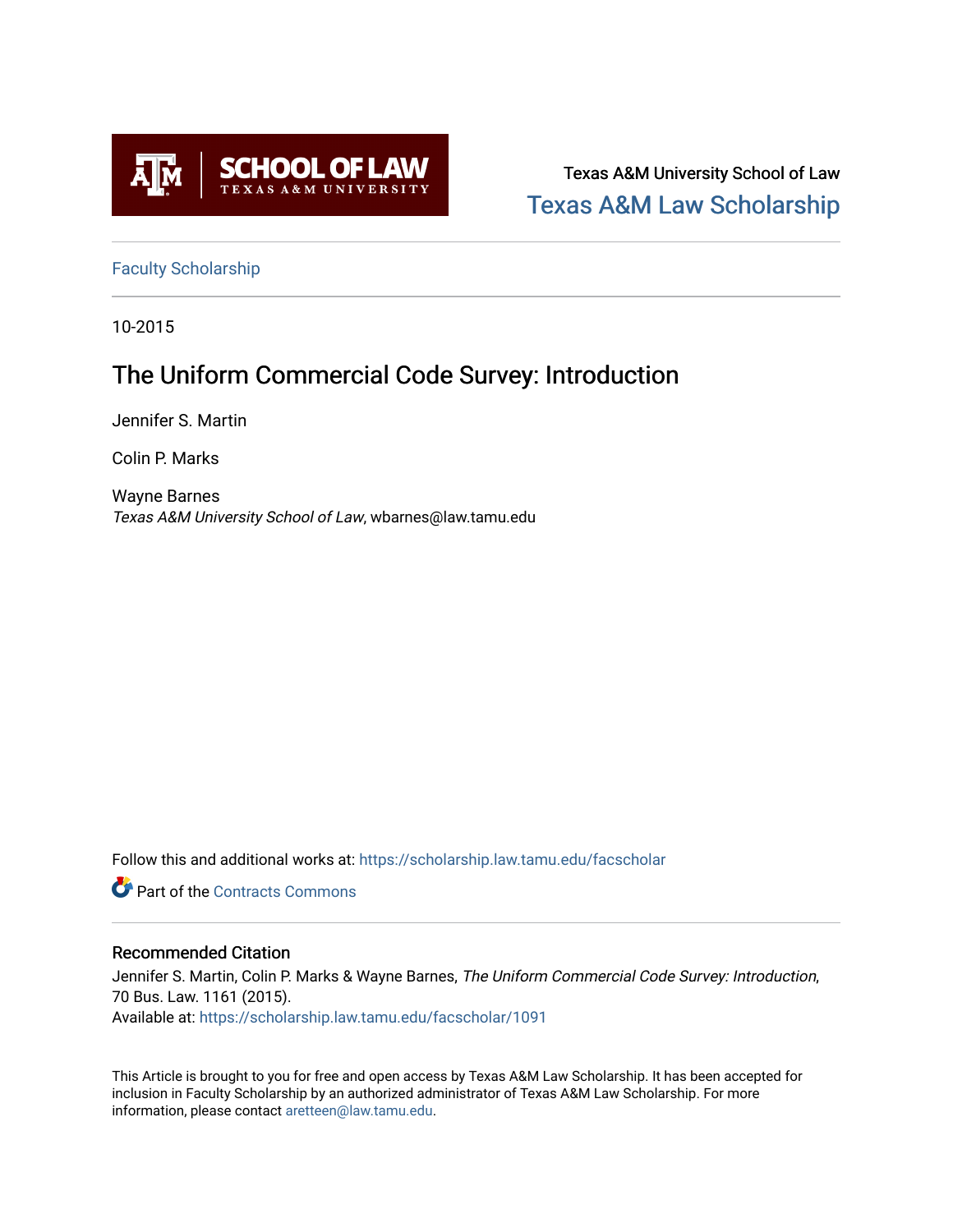## The Uniform Commercial Code Survey: **Introduction**

By Jennifer S. Martin, Colin P. Marks, and Wayne Barnes\*

The survey that follows highlights the most important developments of 2014 dealing with domestic and international sales of goods, personal property leases, payments, letters of credit, documents of title, investment securities, and secured transactions. Along with the usual descriptions of interesting judicial decisions in these areas, which are highlighted in the survey, there has also been important legislative progress. The 2010 amendments to U.C.C. Article  $9<sup>1</sup>$  have been adopted in forty-nine states, the District of Columbia, and Puerto Rico, and introduced in Oklahoma.<sup>2</sup> Those revisions were summarized in the Introduction to the 2009 survey.<sup>3</sup> Additionally, the 2012 amendments to U.C.C. Article 4A, which address issues related to the implementation of the Dodd-Frank Wall Street Reform and Consumer Protection Act of 2010, have been adopted by forty-three states and the District of Columbia, and introduced in Connecticut, Kansas and Vermont.<sup>4</sup>

Other legislative initiatives have seen modest adoptions. In 2011, the Uniform Law Commission completed a new Uniform Certificate of Title for Vessels Act that is designed to harmonize state certificate of title laws with federal laws regarding vessels, and with Article 9 to impede theft and facilitate boat financing.<sup>5</sup>

<sup>\*</sup> Jennifer S. Martin is a Professor of Law at St. Thomas University School of Law in Miami Gardens, Florida. Colin P. Marks is a Professor of Law at St. Mary's University School of Law in San Antonio, Texas. Wayne Barnes is a Professor of Law at Texas A&M University School of Law in Ft. Worth, Texas. Professors Martin, Marks, and Barnes are the editors of this year's Uniform Commercial Code Survey.

<sup>1.</sup> See NAT'L CONFERENCE OF COMM'RS ON UNIF. STATE LAWS, AMENDMENTS TO UNIFORM COMMERCIAL CODE ARTICLE 9 (2010), available at http://www.uniformlaws.org/shared/docs/ucc9/ucc9\_am10\_notstyled. pdf.

<sup>2.</sup> See UCC Article 9 Amendments (2010), Legislative Tracking, UNIF. L. COMMISSION, http://www. uniformlaws.org/LegislativeFactSheet.aspx?title=UCC%20Article%209%20Amendments%20% 282010%29 (last visited May 8, 2015).

<sup>3.</sup> Russell A. Hakes & Stephen L. Sepinuck, The Uniform Commercial Code: Introduction, 65 Bus. Law. 1205, 1205-08 (2010).

<sup>4.</sup> See UCC Article 4A Amendments (2012), Legislative Tracking, UNIF. L. COMMISSION, http://www. uniformlaws.org/Act.aspx?title=UCC%20Article%204A%20Amendments%20%282012%29 (last visited May 8, 2015).

<sup>5.</sup> The final act approved at the 2011 annual meeting of the Uniform Law Commission can be accessed at http://www.uniformlaws.org/shared/docs/certificate\_of\_title\_for\_vessels/ucotav\_ prestylefinal\_jul11.pdf (last visited June 9, 2014).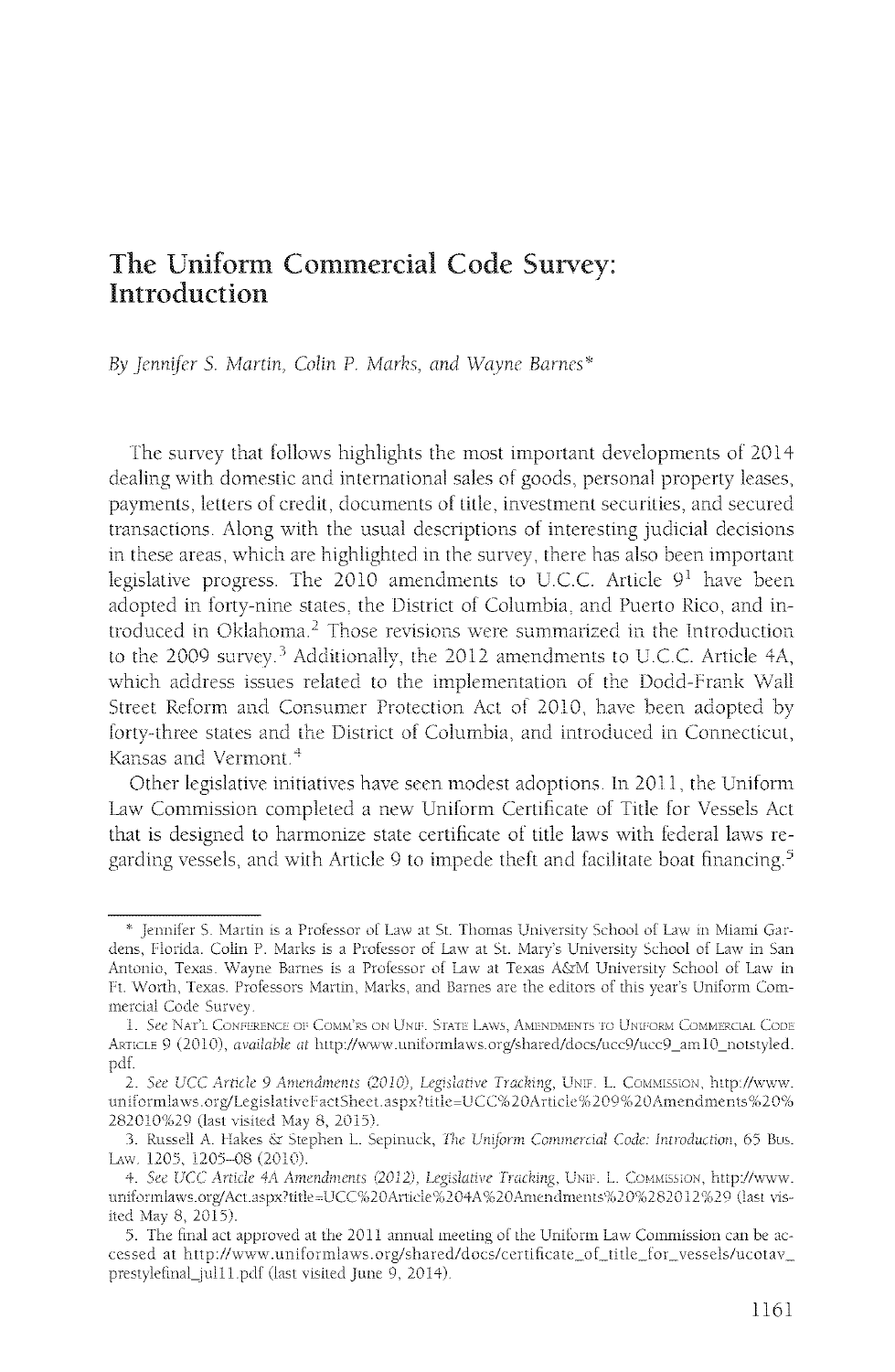This has been adopted **by** the States of Virginia and Connecticut and the District of Columbia and is under consideration in Alabama.<sup>6</sup>Adoption of the *2003* revisions of Article **7** continues, with the revisions having been adopted **by** the District of Columbia and forty-eight states and the revisions are under consideration in Vermont.'

There were also significant and instructive judicial developments in 2014, There were interesting developments under Article 2, including a questionable remedies decision in a case involving a seller who resold goods at a profit and claimed a market-based remedy under section **2-708.** The court found that the lack of clarity in Article 2 supported a finding that the seller could collect a remedy in excess of expectation damages.

The leasing survey also includes a number of interesting cases. One case from the **U.S.** Court of Appeals for the Sixth Circuit involved a lease of dairy cattle and addressed the priority dispute between the lessor and a secured creditor claiming a security interest in the cattle. The case contains a good overview of the issues involved with the determination of whether a lease is characterizable as a disguised financing or a true lease.<sup>9</sup> Another case addressed a lessor's representations when assigning a lease and its stream of payments to an assignee, and the court **held** that the representations were enforceable without proving direct reliance **by** the assignee. The opinion increases the predictability of enforcement of such leasehold assignments **<sup>10</sup>**

In the payments area, the New York Court of Appeals held that a fourteen-day notice period was not manifestly unreasonable under section 4-103. However, in a line that is sure to give some consumer advocates solace, the court indicated that its holding "is limited to the case of a corporate entity that either is financially sophisticated or has the resources to acquire professional guidance. It **could** well be unreasonable for banks to use contracts of adhesion to impose an exacting 14-day linit on unsophisticated customers, small family businesses, or individual consumers **.**

One of the most interesting court opinions on letters of credit in **2014** was a wrongful dishonor decision in which the court **held** that the beneficiary satisfied the letter of credit independence principle and was entitled to payment, when the letter of credit required an authenticated SWIFT message from the bank con-

<sup>6.</sup> See Certificate of Title for Vessels Act (2011), Legislative Tracking, UNIF. L. COMMISSION, http:// www.uniformlaws.org/Legislation.aspx?title=Certificate of Title for Vessels Act (last visited May 8, **2015)**

*<sup>7.</sup>See UCC* Article **7** Amendmcnts *(2003),* Legislative Tracking, **UN..** L. **Cy Nsios1N,** http:/./www. uniformlaws.org/LegislativeFactSheet.aspx?title=UCC%20Article%207,%20Documents%20of% 20Title%20(2003) (last visited May 8, 2015).

**<sup>8.</sup>** *See* Jernifer **S.** Martin, Sales, **70** Bus. LAwn **1165, 1178-79 (2015).**

**<sup>9.</sup>** See Edward K. Gross, Dominic **A.** Liberaiore **&** Stephen T. Whelan, Leases, **70** Bus. LAW. 1183, **1183-85** (2015).

<sup>10.</sup> *Id.* at 1192-93.

<sup>11</sup> *See* Stephen **C.** Veltri **&** Greg Cavanaugh, Payments, **70** Bus Lxw. **1107, 1208 (2015)**